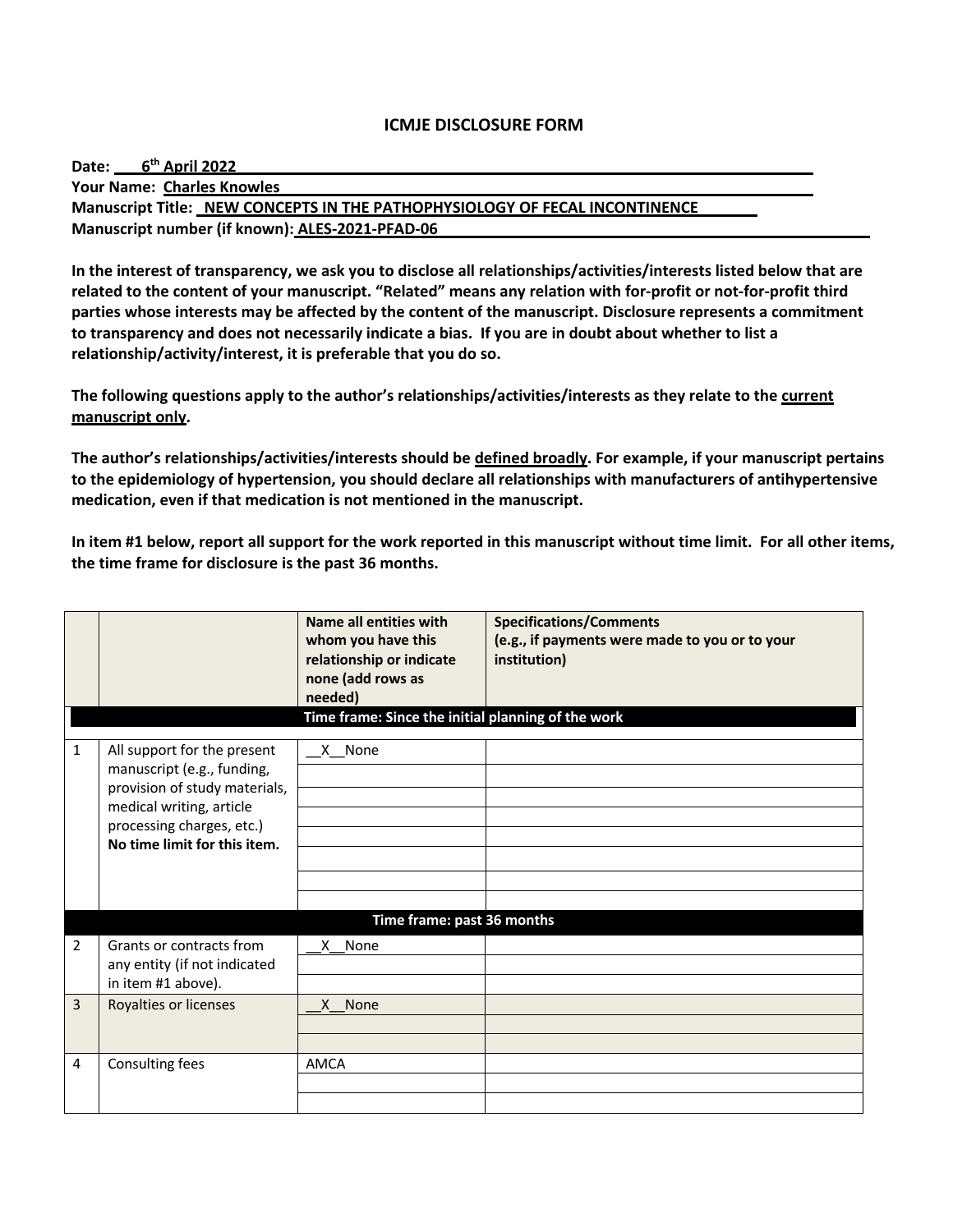| 5              | Payment or honoraria for<br>lectures, presentations,<br>speakers bureaus,<br>manuscript writing or<br>educational events | <b>Medtronic Inc</b>                                                                | In relation to sacral neuromodulation, which is relevant<br>to this manuscript               |
|----------------|--------------------------------------------------------------------------------------------------------------------------|-------------------------------------------------------------------------------------|----------------------------------------------------------------------------------------------|
| 6              | Payment for expert<br>testimony                                                                                          | X.<br>None                                                                          |                                                                                              |
| $\overline{7}$ | Support for attending<br>meetings and/or travel                                                                          | Medtronic                                                                           | In relation to sacral neuromodulation, which is relevant<br>to this manuscript               |
| 8              | Patents planned, issued or<br>pending                                                                                    | Amber Therapeutics Ltd                                                              | In relation to pudendal nerve stimulation, which is<br>relevant to this manuscript           |
| 9              | Participation on a Data<br>Safety Monitoring Board or<br><b>Advisory Board</b>                                           | X None                                                                              |                                                                                              |
| 10             | Leadership or fiduciary role<br>in other board, society,<br>committee or advocacy<br>group, paid or unpaid               | <b>International Continence</b><br>Society<br>European Society of<br>Coloproctology | Chair of ICI committee on surgery for faecal incontinence<br><b>Chair Research Committee</b> |
|                |                                                                                                                          |                                                                                     |                                                                                              |
| 11             | Stock or stock options                                                                                                   | Amber Therapeutics Ltd                                                              | Founders shareholding                                                                        |
| 12             | Receipt of equipment,<br>materials, drugs, medical<br>writing, gifts or other<br>services                                | Medtronic Inc                                                                       | Research Funding: NIHR EME Subsonic study                                                    |
| 13             | Other financial or non-<br>financial interests                                                                           | None<br>X                                                                           |                                                                                              |

The author receives consulting fees from AMCA and has a shareholding in Amber Therapeutics Ltd. The payments and support from Medtronic are related to sacral neuromodulation, which is relevant to this manuscript. The patents from Amber Therapeutics Ltd are related to pudendal nerve stimulation, which is relevant to this manuscript. The author receives research funding from Medtronic Inc for NIHR EME Subsonic study. The author is the Chair of the International Continence Society ICI committee on surgery for faecal incontinence and the Chair of European Society of Coloproctology's Research Committee.

## **Please place an "X" next to the following statement to indicate your agreement:**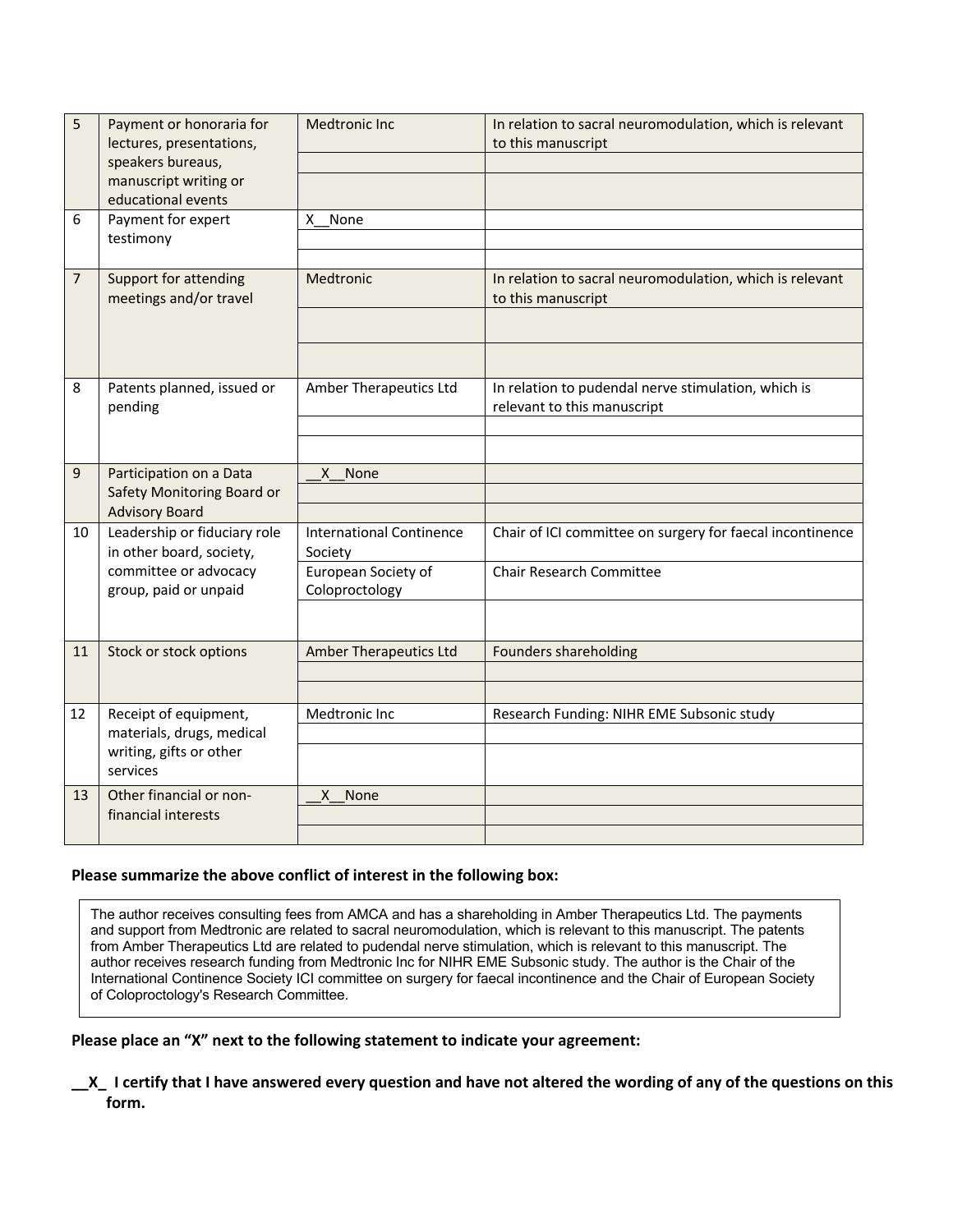| Date: 8 <sup>th</sup> April 2022                                            |  |
|-----------------------------------------------------------------------------|--|
| <b>Your Name: Phil Dinning</b>                                              |  |
| Manuscript Title: NEW CONCEPTS IN THE PATHOPHYSIOLOGY OF FECAL INCONTINENCE |  |
| Manuscript number (if known): ALES-2021-PFAD-06                             |  |

**In the interest of transparency, we ask you to disclose all relationships/activities/interests listed below that are related to the content of your manuscript. "Related" means any relation with for-profit or not-for-profit third parties whose interests may be affected by the content of the manuscript. Disclosure represents a commitment to transparency and does not necessarily indicate a bias. If you are in doubt about whether to list a relationship/activity/interest, it is preferable that you do so.** 

**The following questions apply to the author's relationships/activities/interests as they relate to the current manuscript only.**

**The author's relationships/activities/interests should be defined broadly. For example, if your manuscript pertains to the epidemiology of hypertension, you should declare all relationships with manufacturers of antihypertensive medication, even if that medication is not mentioned in the manuscript.** 

|              |                                                                                                                                                                                     | Name all entities with<br>whom you have this<br>relationship or indicate<br>none (add rows as<br>needed)<br>Time frame: Since the initial planning of the work | <b>Specifications/Comments</b><br>(e.g., if payments were made to you or to your<br>institution) |
|--------------|-------------------------------------------------------------------------------------------------------------------------------------------------------------------------------------|----------------------------------------------------------------------------------------------------------------------------------------------------------------|--------------------------------------------------------------------------------------------------|
| $\mathbf{1}$ | All support for the present<br>manuscript (e.g., funding,<br>provision of study materials,<br>medical writing, article<br>processing charges, etc.)<br>No time limit for this item. | X None                                                                                                                                                         |                                                                                                  |
|              |                                                                                                                                                                                     | Time frame: past 36 months                                                                                                                                     |                                                                                                  |
| 2            | Grants or contracts from<br>any entity (if not indicated<br>in item #1 above).                                                                                                      | X None                                                                                                                                                         |                                                                                                  |
| 3            | Royalties or licenses                                                                                                                                                               | X None                                                                                                                                                         |                                                                                                  |
|              |                                                                                                                                                                                     |                                                                                                                                                                |                                                                                                  |
| 4            | Consulting fees                                                                                                                                                                     | X None                                                                                                                                                         |                                                                                                  |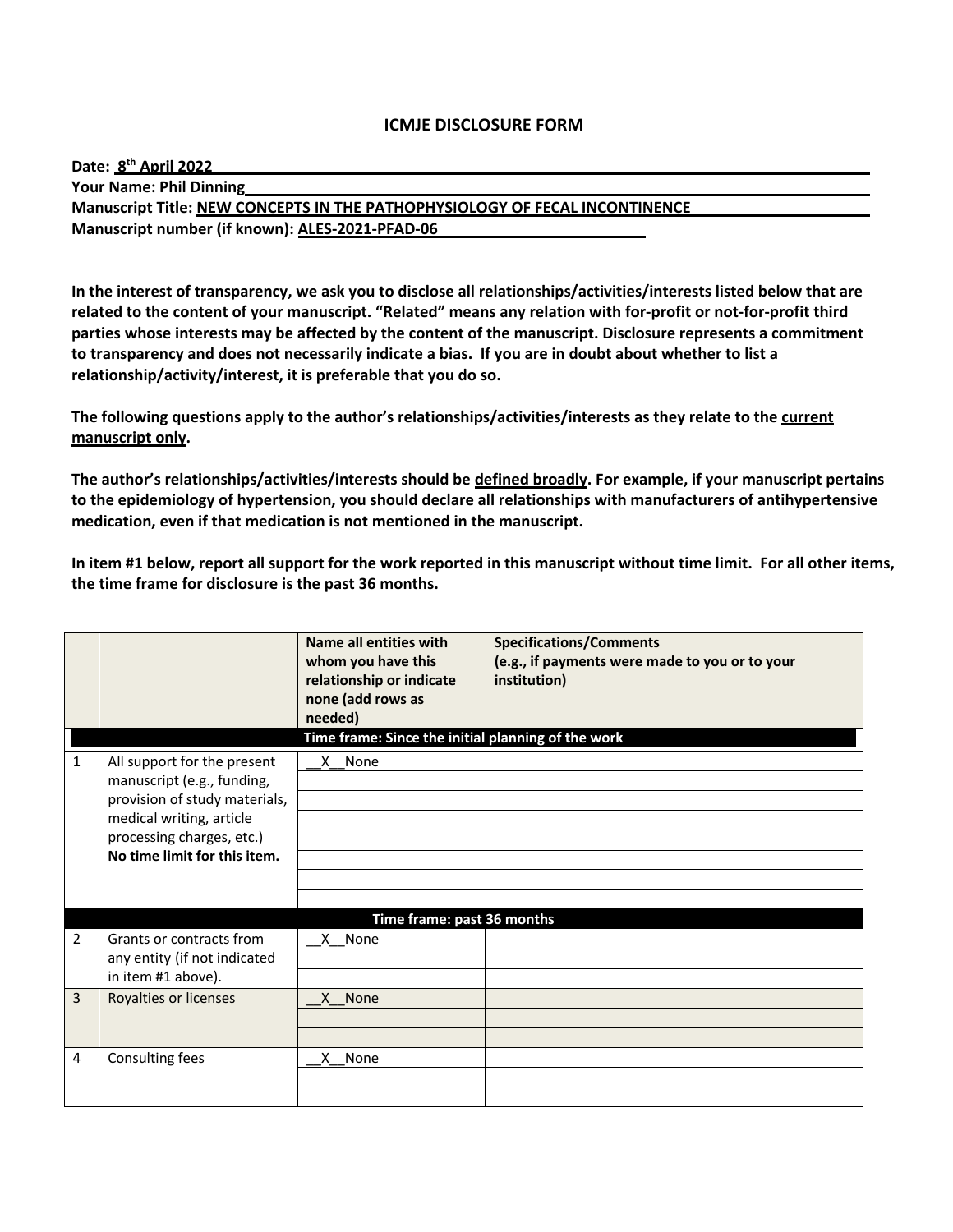| 5<br>6         | Payment or honoraria for<br>lectures, presentations,<br>speakers bureaus,<br>manuscript writing or<br>educational events<br>Payment for expert<br>testimony | X None<br>None<br>X. |
|----------------|-------------------------------------------------------------------------------------------------------------------------------------------------------------|----------------------|
| $\overline{7}$ | Support for attending<br>meetings and/or travel                                                                                                             | X None               |
| 8              | Patents planned, issued or<br>pending                                                                                                                       | X.<br>None           |
| 9              | Participation on a Data<br>Safety Monitoring Board or<br><b>Advisory Board</b>                                                                              | $\mathsf{x}$<br>None |
| 10             | Leadership or fiduciary role<br>in other board, society,<br>committee or advocacy<br>group, paid or unpaid                                                  | None<br>$\mathsf{X}$ |
| 11             | Stock or stock options                                                                                                                                      | None<br>X            |
| 12             | Receipt of equipment,<br>materials, drugs, medical<br>writing, gifts or other<br>services                                                                   | X<br>None            |
| 13             | Other financial or non-<br>financial interests                                                                                                              | X<br>None            |

No Conflicts of interest

# **Please place an "X" next to the following statement to indicate your agreement:**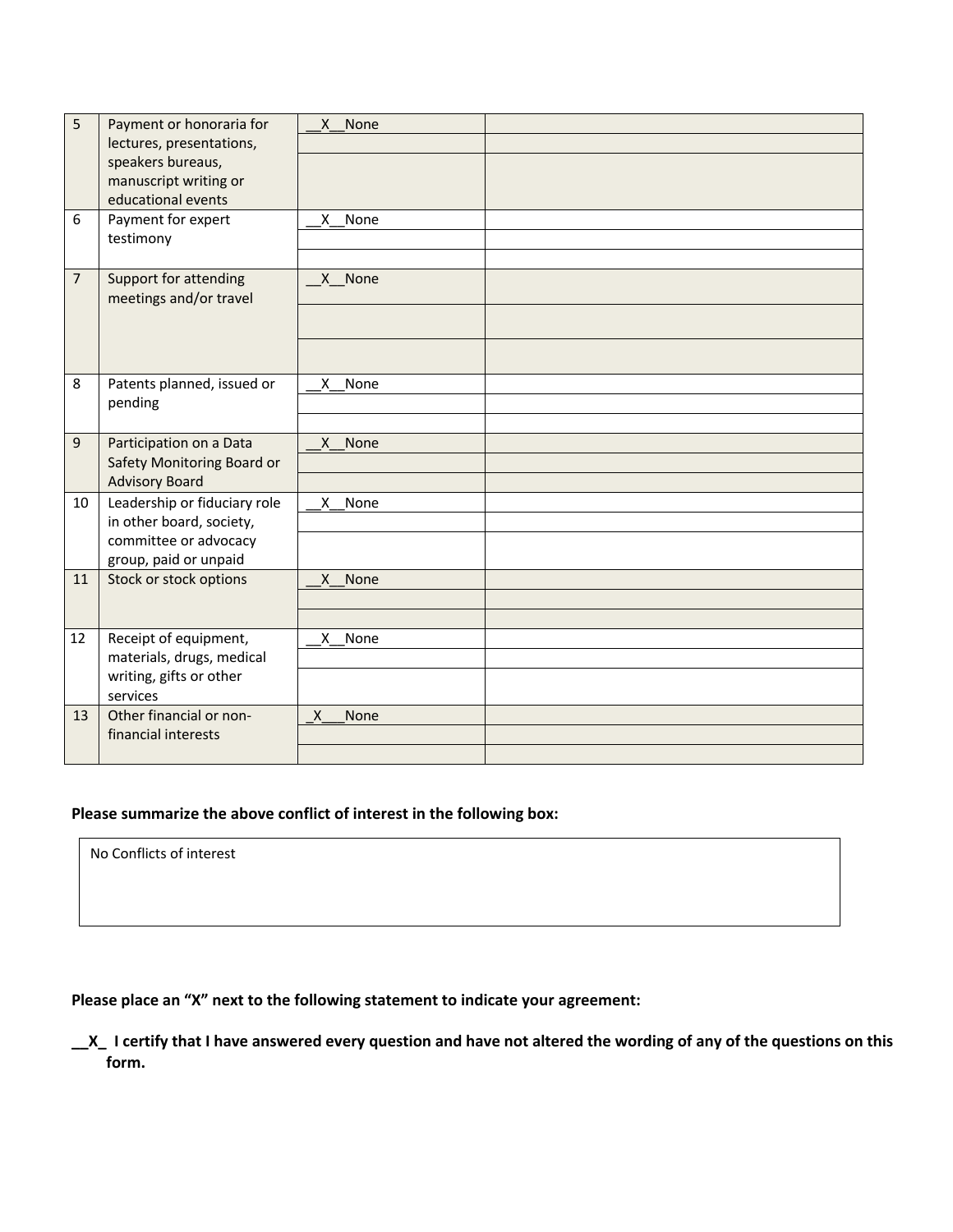| 25 <sup>th</sup> April, 2022<br>Date: |                                                           |  |
|---------------------------------------|-----------------------------------------------------------|--|
| <b>Your Name:</b>                     | <b>Dr S Mark Scott</b>                                    |  |
| <b>Manuscript Title:</b>              | NEW CONCEPTS IN THE PATHOPHYSIOLOGY OF FECAL INCONTINENCE |  |
| Manuscript number (if known):         | ALES-2021-PFAD-06                                         |  |

**In the interest of transparency, we ask you to disclose all relationships/activities/interests listed below that are related to the content of your manuscript. "Related" means any relation with for-profit or not-for-profit third parties whose interests may be affected by the content of the manuscript. Disclosure represents a commitment to transparency and does not necessarily indicate a bias. If you are in doubt about whether to list a relationship/activity/interest, it is preferable that you do so.** 

**The following questions apply to the author's relationships/activities/interests as they relate to the current manuscript only.**

**The author's relationships/activities/interests should be defined broadly. For example, if your manuscript pertains to the epidemiology of hypertension, you should declare all relationships with manufacturers of antihypertensive medication, even if that medication is not mentioned in the manuscript.** 

|                |                                                                                                                                                                                     | Name all entities with<br>whom you have this<br>relationship or indicate<br>none (add rows as<br>needed)<br>Time frame: Since the initial planning of the work | <b>Specifications/Comments</b><br>(e.g., if payments were made to you or to your<br>institution) |
|----------------|-------------------------------------------------------------------------------------------------------------------------------------------------------------------------------------|----------------------------------------------------------------------------------------------------------------------------------------------------------------|--------------------------------------------------------------------------------------------------|
| $\mathbf{1}$   | All support for the present<br>manuscript (e.g., funding,<br>provision of study materials,<br>medical writing, article<br>processing charges, etc.)<br>No time limit for this item. | X None                                                                                                                                                         |                                                                                                  |
|                |                                                                                                                                                                                     | Time frame: past 36 months                                                                                                                                     |                                                                                                  |
| $\overline{2}$ | Grants or contracts from<br>any entity (if not indicated<br>in item #1 above).                                                                                                      | X None                                                                                                                                                         |                                                                                                  |
| $\overline{3}$ | Royalties or licenses                                                                                                                                                               | X None                                                                                                                                                         |                                                                                                  |
| 4              | Consulting fees                                                                                                                                                                     | X None                                                                                                                                                         |                                                                                                  |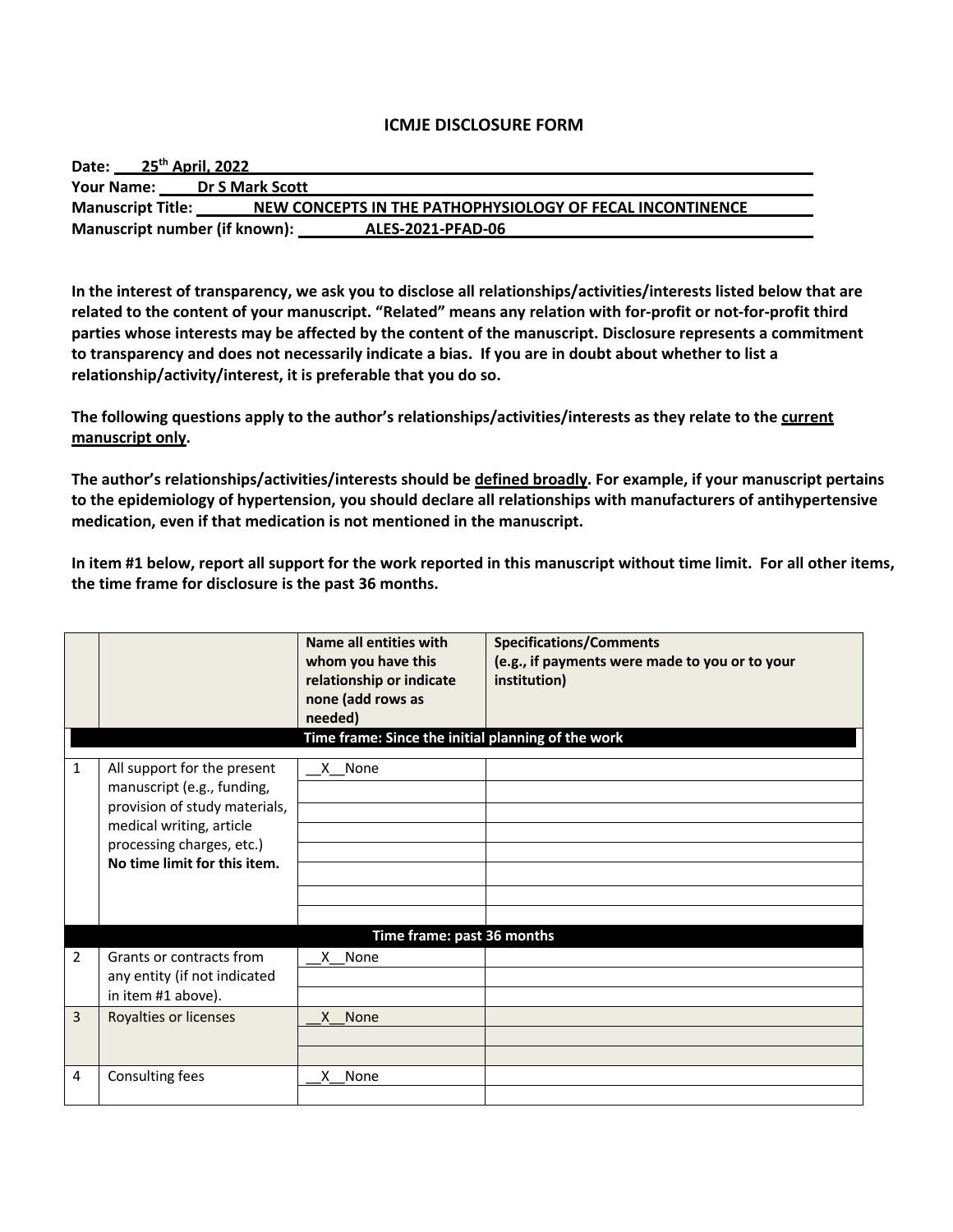| 5              | Payment or honoraria for<br>lectures, presentations,<br>speakers bureaus,<br>manuscript writing or<br>educational events | Laborie Medical<br><b>Technologies Corp</b> | Received honoraria for teaching (providing lectures) |
|----------------|--------------------------------------------------------------------------------------------------------------------------|---------------------------------------------|------------------------------------------------------|
| 6              | Payment for expert<br>testimony                                                                                          | None<br>X.                                  |                                                      |
| $\overline{7}$ | Support for attending<br>meetings and/or travel                                                                          | X None                                      |                                                      |
| 8              | Patents planned, issued or<br>pending                                                                                    | None<br>X.                                  |                                                      |
| 9              | Participation on a Data<br>Safety Monitoring Board or<br><b>Advisory Board</b>                                           | X None                                      |                                                      |
| 10             | Leadership or fiduciary role<br>in other board, society,<br>committee or advocacy<br>group, paid or unpaid               | X<br>None                                   |                                                      |
| 11             | Stock or stock options                                                                                                   | None<br>X                                   |                                                      |
| 12             | Receipt of equipment,<br>materials, drugs, medical<br>writing, gifts or other<br>services                                | X None                                      |                                                      |
| 13             | Other financial or non-<br>financial interests                                                                           | None<br>$\mathsf{x}$                        |                                                      |

The author has received honoraria from Laborie Medical Technologies Corp for teaching (providing lectures). However, my relationship with Laborie is unrelated to the content of the current manuscript.

## **Please place an "X" next to the following statement to indicate your agreement:**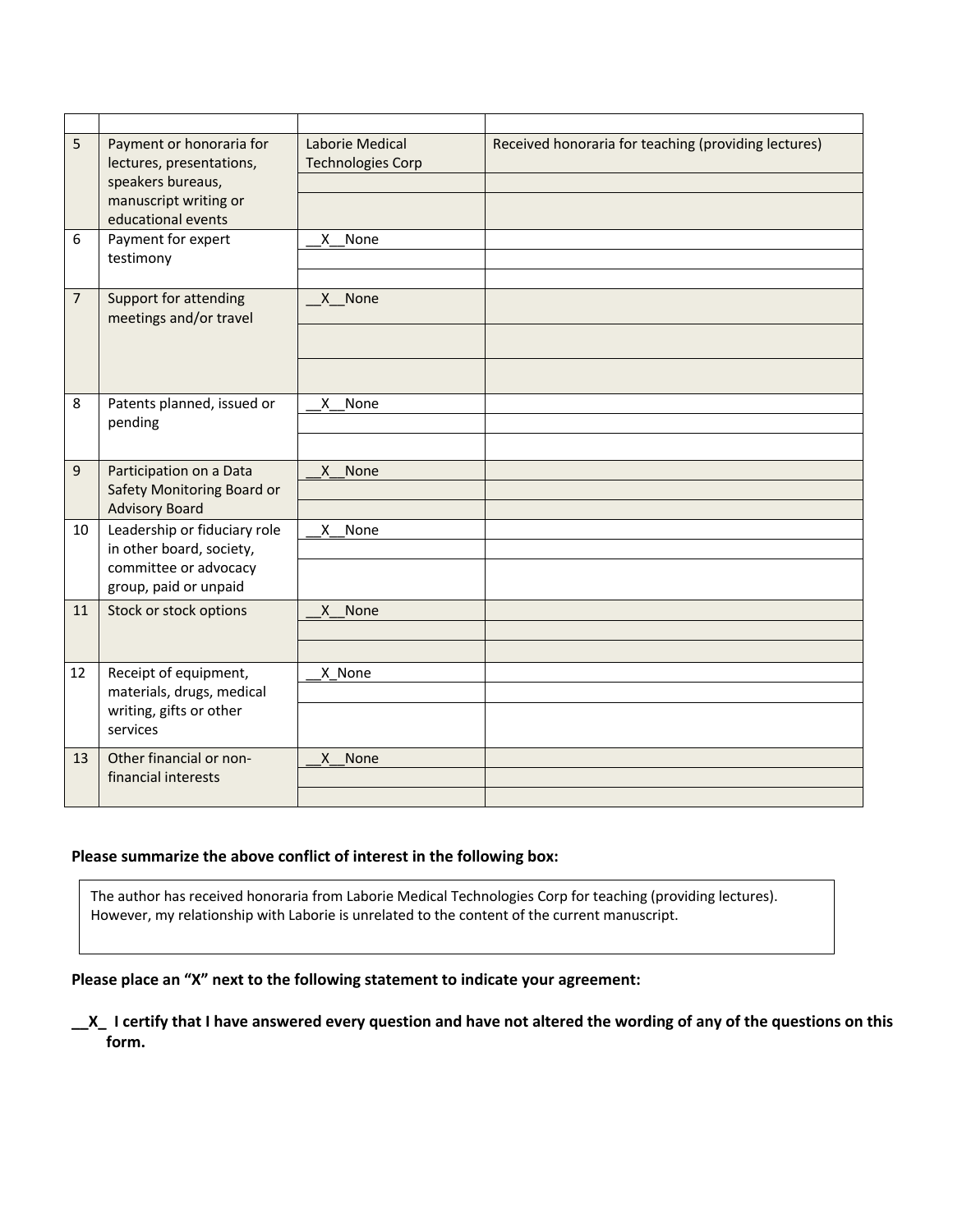| Date: 4/8/2022                                                              |
|-----------------------------------------------------------------------------|
| <b>Your Name: Michael Swash</b>                                             |
| Manuscript Title: NEW CONCEPTS IN THE PATHOPHYSIOLOGY OF FECAL INCONTINENCE |
| Manuscript number (if known): ALES-2021-PFAD-06                             |

**In the interest of transparency, we ask you to disclose all relationships/activities/interests listed below that are related to the content of your manuscript. "Related" means any relation with for-profit or not-for-profit third parties whose interests may be affected by the content of the manuscript. Disclosure represents a commitment to transparency and does not necessarily indicate a bias. If you are in doubt about whether to list a relationship/activity/interest, it is preferable that you do so.** 

**The following questions apply to the author's relationships/activities/interests as they relate to the current manuscript only.**

**The author's relationships/activities/interests should be defined broadly. For example, if your manuscript pertains to the epidemiology of hypertension, you should declare all relationships with manufacturers of antihypertensive medication, even if that medication is not mentioned in the manuscript.** 

|              |                                                                                                                                                                                     | Name all entities with<br>whom you have this<br>relationship or indicate<br>none (add rows as<br>needed) | <b>Specifications/Comments</b><br>(e.g., if payments were made to you or to your<br>institution) |
|--------------|-------------------------------------------------------------------------------------------------------------------------------------------------------------------------------------|----------------------------------------------------------------------------------------------------------|--------------------------------------------------------------------------------------------------|
| $\mathbf{1}$ | All support for the present<br>manuscript (e.g., funding,<br>provision of study materials,<br>medical writing, article<br>processing charges, etc.)<br>No time limit for this item. | Time frame: Since the initial planning of the work<br>X None                                             |                                                                                                  |
|              |                                                                                                                                                                                     | Time frame: past 36 months                                                                               |                                                                                                  |
| 2            | Grants or contracts from<br>any entity (if not indicated<br>in item #1 above).                                                                                                      | X None                                                                                                   |                                                                                                  |
| 3            | Royalties or licenses                                                                                                                                                               | None<br>X.                                                                                               |                                                                                                  |
| 4            | Consulting fees                                                                                                                                                                     | Cytogenetics - for<br>international discussions                                                          | Personal payment of consulting fee                                                               |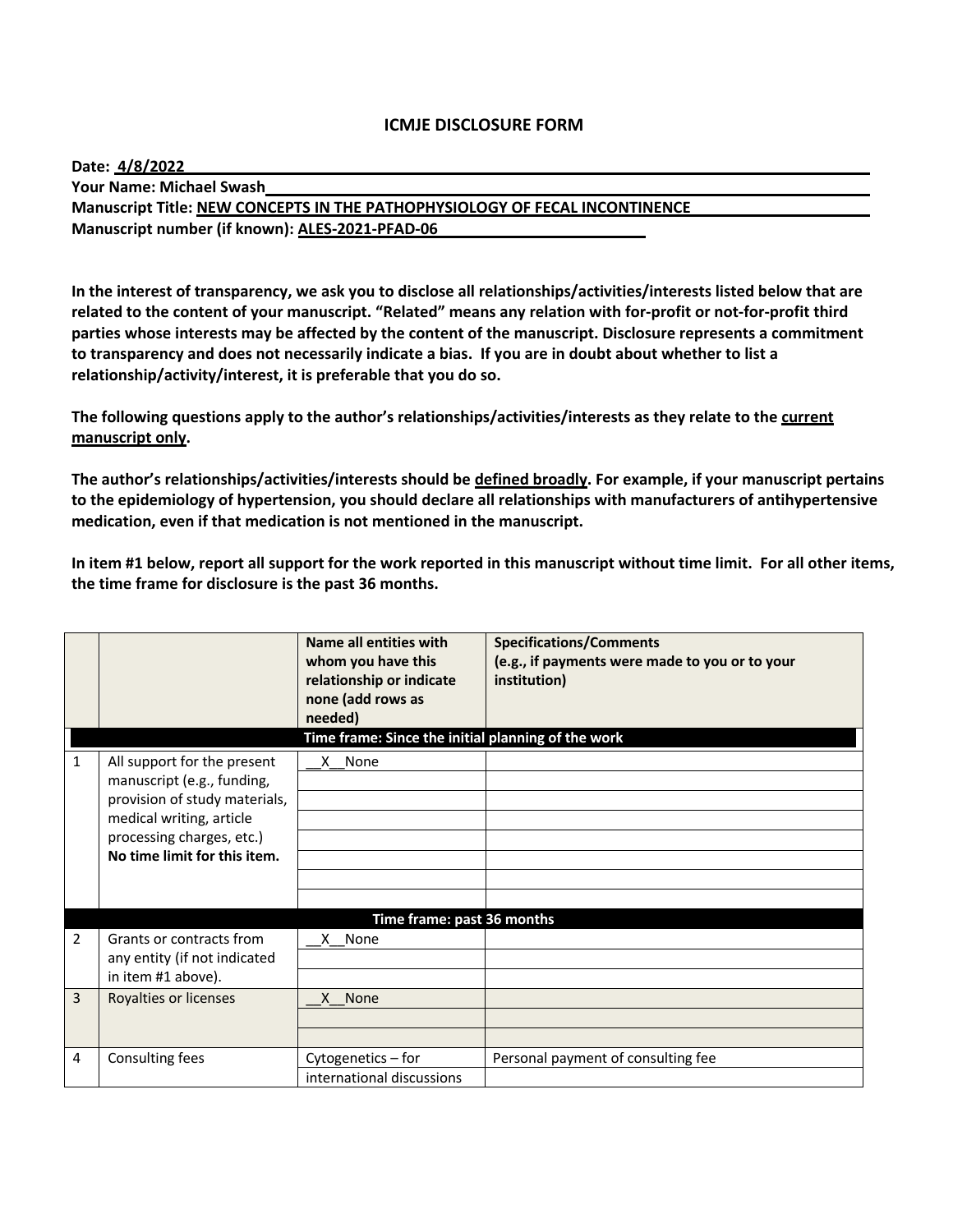|                |                                                                                                                          | on amyotrophic lateral<br>sclerosis in 2021 |
|----------------|--------------------------------------------------------------------------------------------------------------------------|---------------------------------------------|
| 5              | Payment or honoraria for<br>lectures, presentations,<br>speakers bureaus,<br>manuscript writing or<br>educational events | X None                                      |
| 6              | Payment for expert<br>testimony                                                                                          | X<br>None                                   |
| $\overline{7}$ | Support for attending<br>meetings and/or travel                                                                          | X None                                      |
| 8              | Patents planned, issued or<br>pending                                                                                    | None<br>X                                   |
| 9              | Participation on a Data<br>Safety Monitoring Board or<br><b>Advisory Board</b>                                           | X<br><b>None</b>                            |
| 10             | Leadership or fiduciary role<br>in other board, society,<br>committee or advocacy<br>group, paid or unpaid               | X<br>None                                   |
| 11             | Stock or stock options                                                                                                   | X None                                      |
| 12             | Receipt of equipment,<br>materials, drugs, medical<br>writing, gifts or other<br>services                                | None<br>X.                                  |
| 13             | Other financial or non-<br>financial interests                                                                           | $\mathsf{X}$<br>None                        |

The author received consulting fee from Cytogenetics – for international discussions on amyotrophic lateral sclerosis in 2021.

# **Please place an "X" next to the following statement to indicate your agreement:**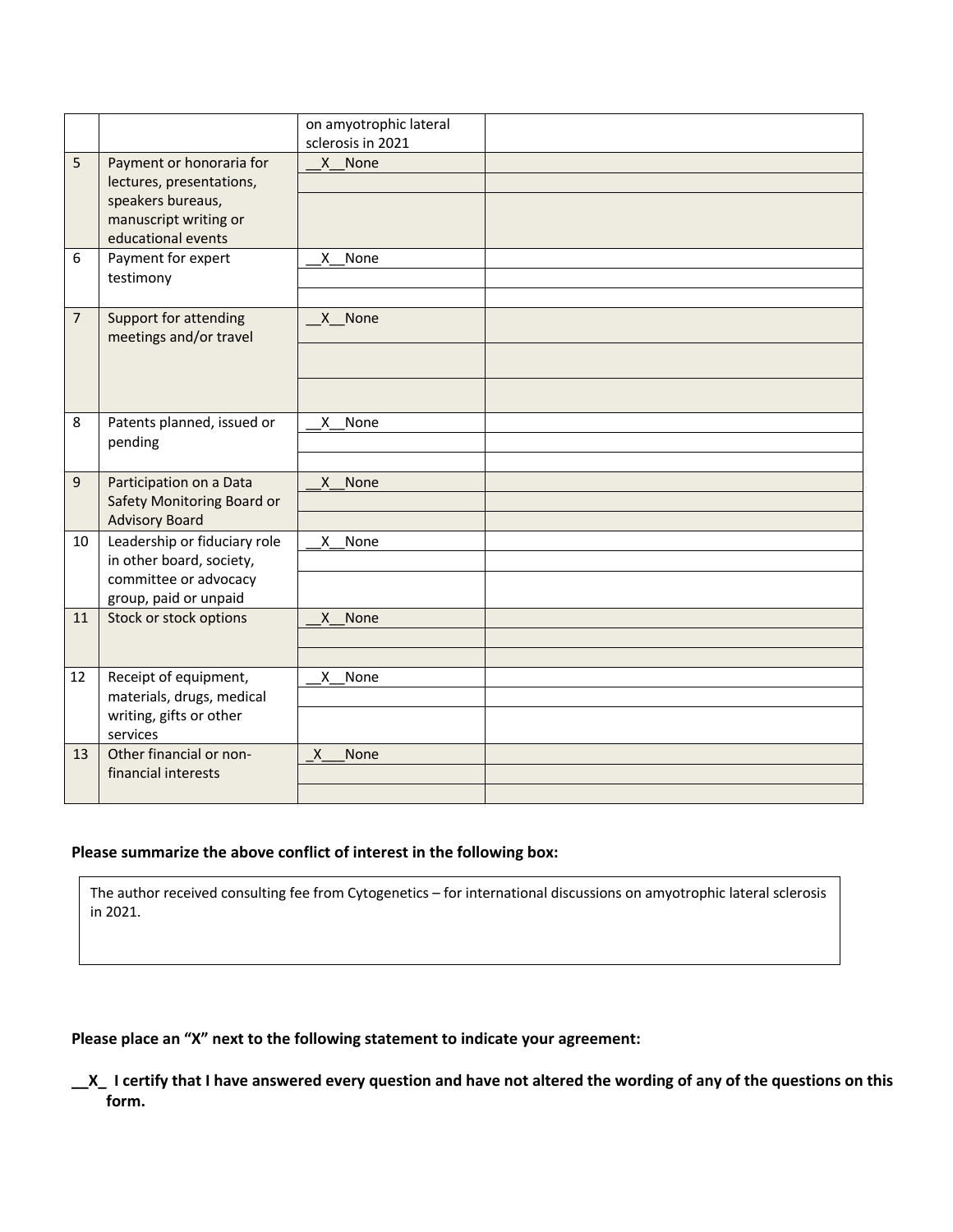| Date: April 18 <sup>th</sup> 2022                                           |  |  |  |  |  |
|-----------------------------------------------------------------------------|--|--|--|--|--|
| Your Name: Stefan De Wachter                                                |  |  |  |  |  |
| Manuscript Title: NEW CONCEPTS IN THE PATHOPHYSIOLOGY OF FECAL INCONTINENCE |  |  |  |  |  |
| Manuscript number (if known): ALES-2021-PFAD-06                             |  |  |  |  |  |

**In the interest of transparency, we ask you to disclose all relationships/activities/interests listed below that are related to the content of your manuscript. "Related" means any relation with for-profit or not-for-profit third parties whose interests may be affected by the content of the manuscript. Disclosure represents a commitment to transparency and does not necessarily indicate a bias. If you are in doubt about whether to list a relationship/activity/interest, it is preferable that you do so.** 

**The following questions apply to the author's relationships/activities/interests as they relate to the current manuscript only.**

**The author's relationships/activities/interests should be defined broadly. For example, if your manuscript pertains to the epidemiology of hypertension, you should declare all relationships with manufacturers of antihypertensive medication, even if that medication is not mentioned in the manuscript.** 

|                |                                                       | Name all entities with<br>whom you have this<br>relationship or indicate<br>none (add rows as<br>needed) | <b>Specifications/Comments</b><br>(e.g., if payments were made to you or to your<br>institution) |  |
|----------------|-------------------------------------------------------|----------------------------------------------------------------------------------------------------------|--------------------------------------------------------------------------------------------------|--|
| 1              | All support for the present                           | Time frame: Since the initial planning of the work<br>None<br>X                                          |                                                                                                  |  |
|                | manuscript (e.g., funding,                            |                                                                                                          |                                                                                                  |  |
|                | provision of study materials,                         |                                                                                                          |                                                                                                  |  |
|                | medical writing, article<br>processing charges, etc.) |                                                                                                          |                                                                                                  |  |
|                | No time limit for this item.                          |                                                                                                          |                                                                                                  |  |
|                |                                                       |                                                                                                          |                                                                                                  |  |
|                | Time frame: past 36 months                            |                                                                                                          |                                                                                                  |  |
| $\overline{2}$ | Grants or contracts from                              | $\mathsf{x}$<br>None                                                                                     |                                                                                                  |  |
|                | any entity (if not indicated                          |                                                                                                          |                                                                                                  |  |
|                | in item #1 above).                                    |                                                                                                          |                                                                                                  |  |
| 3              | Royalties or licenses                                 | None<br>X                                                                                                |                                                                                                  |  |
|                |                                                       |                                                                                                          |                                                                                                  |  |
|                |                                                       |                                                                                                          |                                                                                                  |  |
| 4              | Consulting fees                                       | X None                                                                                                   |                                                                                                  |  |
|                |                                                       |                                                                                                          |                                                                                                  |  |
|                |                                                       |                                                                                                          |                                                                                                  |  |